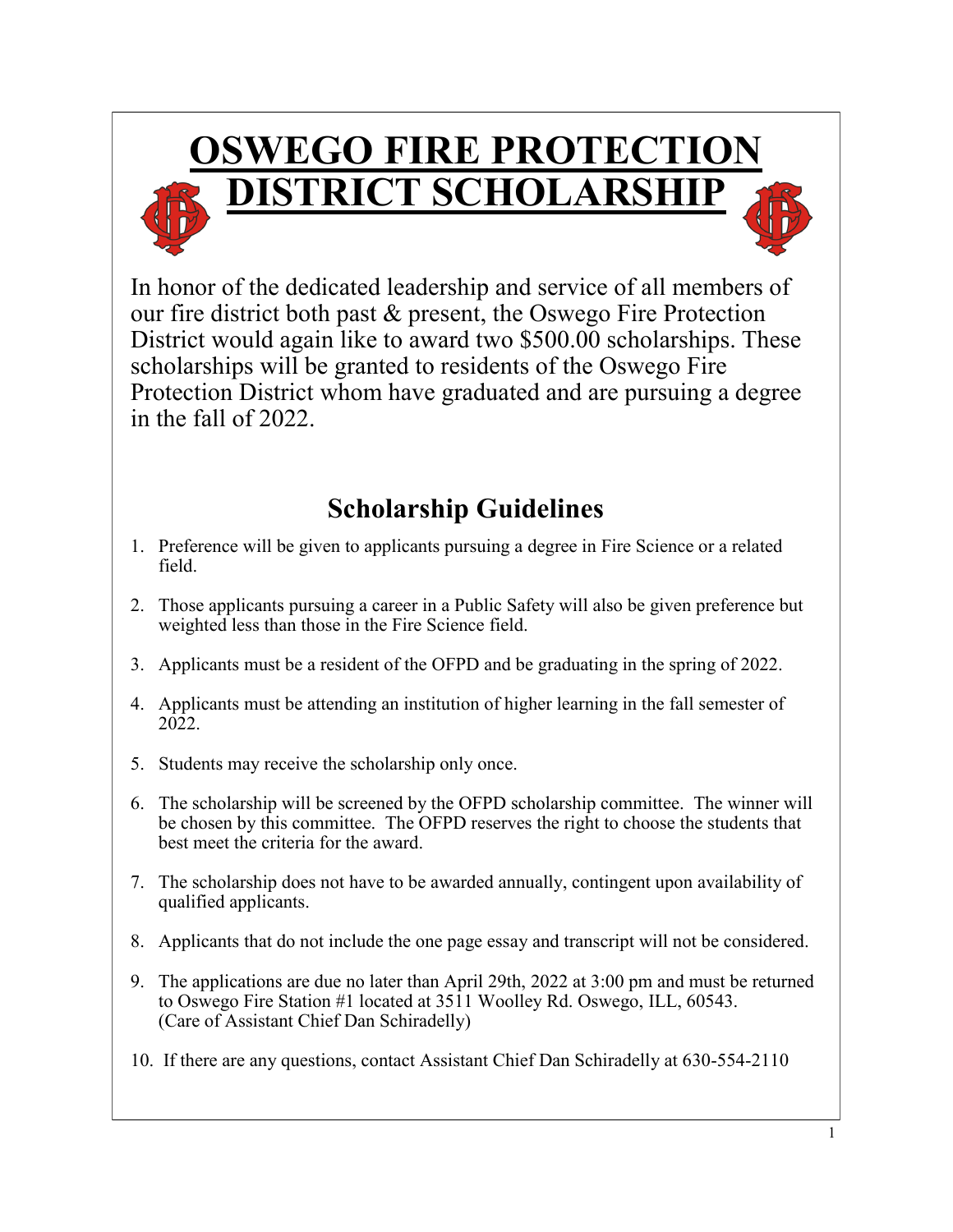| <b>OSWEGO FIRE PROTECTION</b><br><b>DISTRICT SCHOLARSHIP</b>                                                   |  |
|----------------------------------------------------------------------------------------------------------------|--|
| Name                                                                                                           |  |
| Address                                                                                                        |  |
|                                                                                                                |  |
|                                                                                                                |  |
| 1. What are your post secondary plans?                                                                         |  |
| 2. Name of School you will be attending in the Fall of 2022?                                                   |  |
| 3. What school extra-curricular activities were you a part of? Clubs? Sports?<br><b>Academics?</b>             |  |
| Please list all volunteer activities that you have been involved in (School, Church,<br>4.<br>Community etc.): |  |
| A.                                                                                                             |  |
|                                                                                                                |  |
| C.                                                                                                             |  |
| <u>D.</u>                                                                                                      |  |
|                                                                                                                |  |